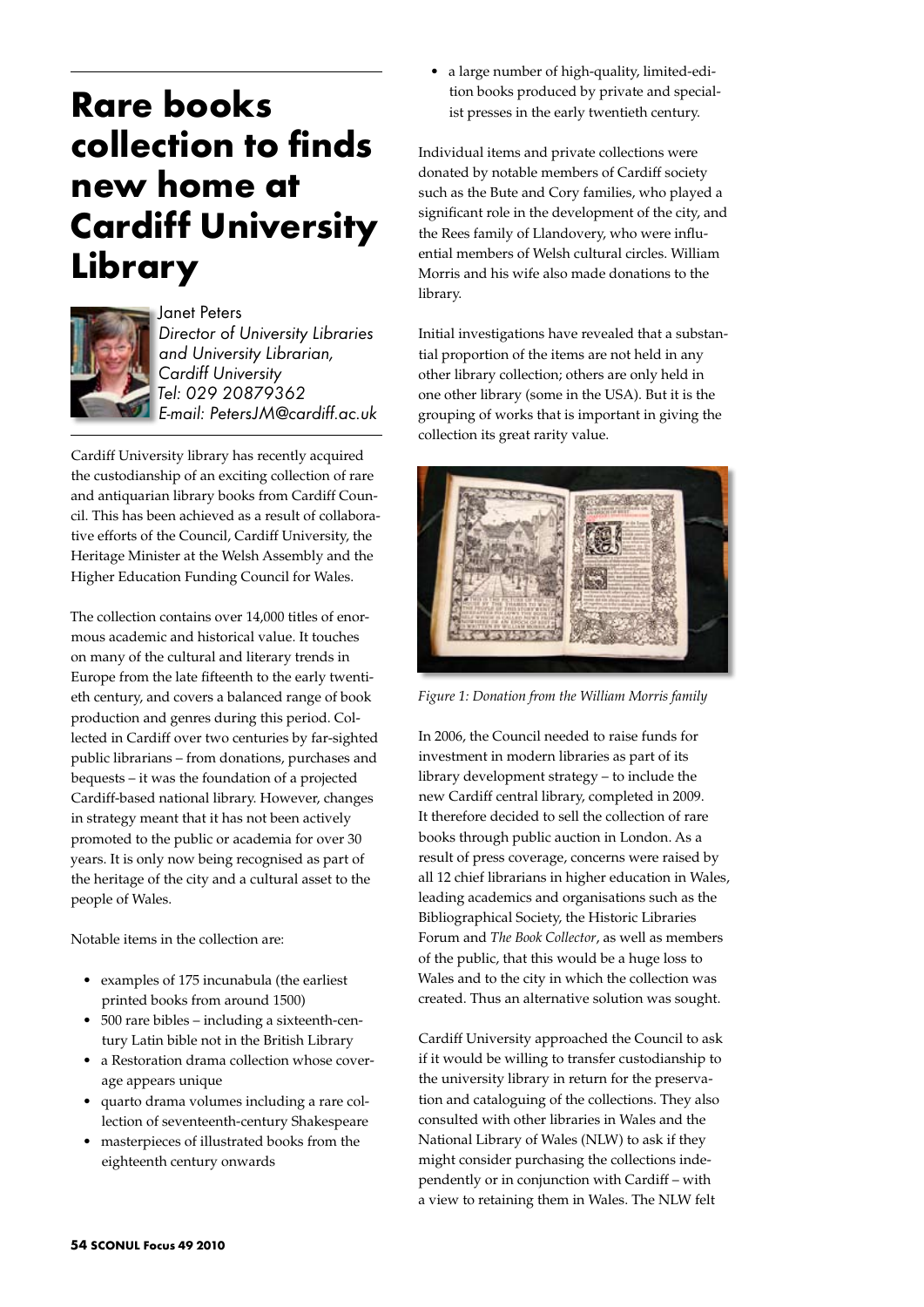that the nature of the collection did not align with its current collecting policy but that its provenance and research potential were so important that it should certainly remain in a recognised research library in Wales. They fully supported the aim of acquiring the collection and keeping it in Wales, and saw Cardiff University as 'the natural and probably the only institution capable of achieving that aim'.

In May 2008 the Welsh Assembly Government's agency for Museums Archives and Libraries (CyMAL) had become involved in mediating between all the interested parties, and a process was developed which has ultimately resulted in the collection being acquired by Cardiff University, supported by funding from other partners.

As part of the process, CyMAL funded the brief cataloguing of a 10 per cent sample of the collections so they could be checked against the holdings of Cardiff University Library and the NLW. Subsequently a short-title listing of all items in the collection was created for more extensive crosschecking, and estimates are that less than 5 per cent of the items are already held by the University. Early in 2009 the collection was valued by Quaritch of London, who also confirmed its rarity.

A considerable amount of work then had to be done to secure the funding necessary to acquire the collection for the University, whilst ensuring that the Council realised sufficient funds from this asset in order to undertake its planned investments. The Higher Education Funding Council for Wales (HEFCW) agreed that if the collection was to benefit collaborative research in the humanities amongst Welsh universities they would consider a bid to their Strategic Development Fund for partial funding, as part of a financial partnership between the Welsh Assembly and the higher education sector in Wales.

In support of the case for purchasing the collection for Cardiff University, the heads of the Schools of English, Communication and Philosophy, History and Archaeology, Welsh, European Studies and Religious Studies and the Centre for Editorial and Intertextual Research wrote statements emphasising the importance of the collection, its relevance to current and future research and the advantages it would bring to the academic community and the people of Wales. Written support for the collections to be retained in Wales was also received from a variety of organisations interested in rare books, as well as the Librarian at the NLW.

Negotiations between the key stakeholders took place over two years in order to raise the substantial investment needed to transfer the collection. By the end of February 2010 the target was reached and the sale was agreed with the City Council on 4 March. In total, Cardiff University contributed £500,000, the Welsh Assembly Government £450,000 and HEFCW £250,000.

Over the coming months the collection will be relocated and housed in appropriate storage conditions in the Special Collections and Archives facility (SCOLAR) in the University's Arts and Social Studies Library. Thus it will be conserved and will remain intact in Wales in perpetuity.

A strategic curation and digitisation programme is being developed to maximise the availability of key items as determined by researchers in Wales. Items will be digitised selectively in order to raise their profile and make them accessible to researchers in other institutions worldwide, thereby facilitating collaborative research. Once conservation work has been carried out, the collection will be accessible to members of the public on request. Ultimately, digitised versions of some of the most interesting works will be viewable on the internet free of charge.

There is scope to promote the collection across Wales via strong links with the NLW, the National Museum Wales and the Welsh Higher Education Libraries Forum (WHELF). Good relationships have been established as a result of the negotiations and it is hoped that additional financial support for the digitisation and promotion of the collection will be raised from bodies such as the Arts and Humanities Research Council (AHRC) and from charities and individuals over the coming year.

The good news for Cardiff University Library is that its existing British and European historical research collections will be doubled and their profile significantly raised. This can only help to strengthen humanities research, attract high-quality academic staff and postgraduates in specialist areas and enable them to formulate grant applications that have a meaningful connection to the library's existing resources – which may enhance its performance in the forthcoming research excellence framework (REF). In particular, it will boost existing research areas such as Shakespeare, Boccaccio and Geoffrey of Monmouth; book editing, conservation and history; illustration studies; Welsh writing in English; intercultural relations; travel literature; and theology – and will open